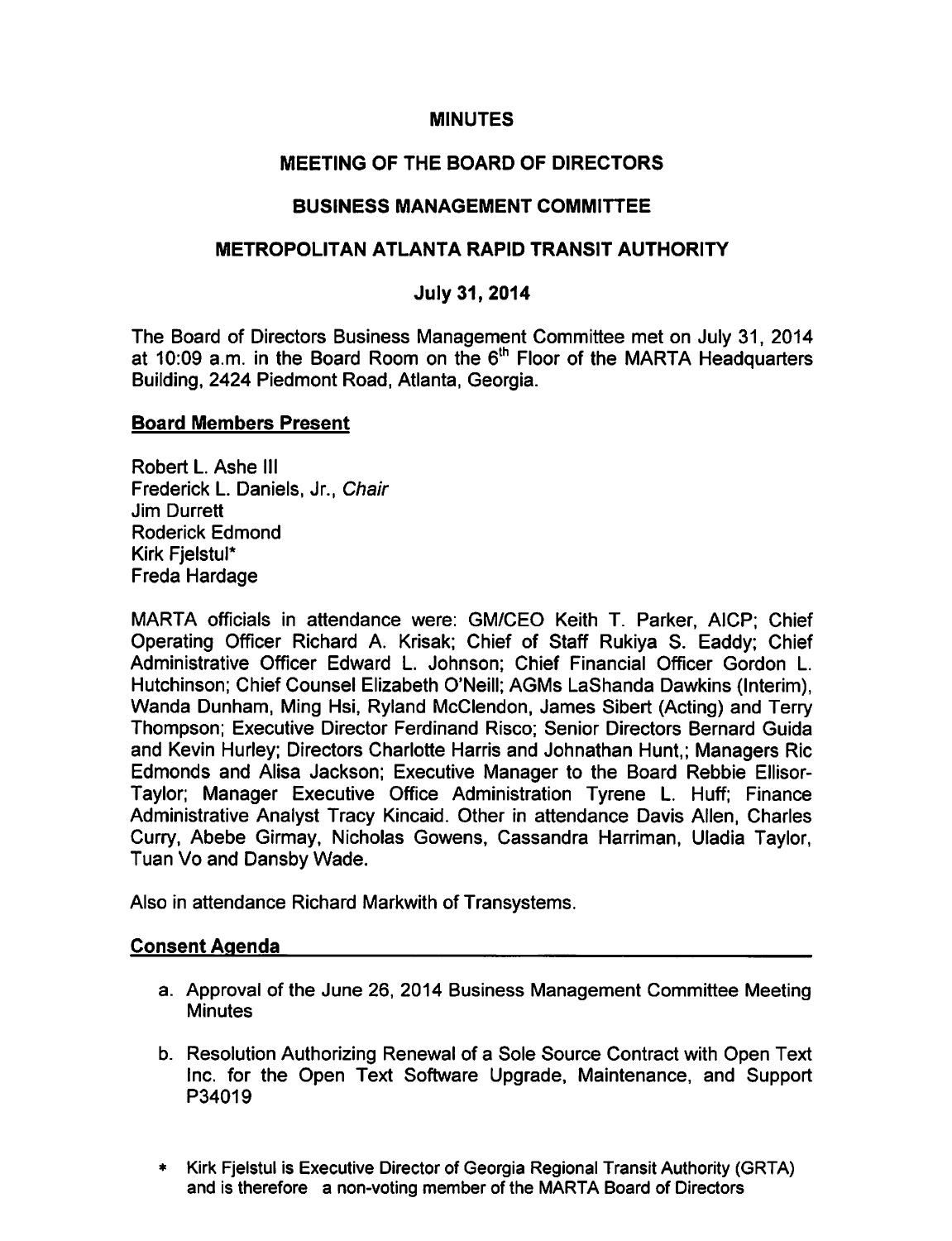On motion by Mrs. Hardage seconded by Dr. Edmond, the Consent Agenda was unanimously approved by a vote of  $3$  to 0, with  $4^*$  members present.

#### Individual Agenda

### Resolution to Authorize RFP for Mobile Fare Payment Solution

Mrs. Hsi presented this resolution for Board of Directors' approval authorizing the solicitation of proposals for Mobile Fare Payment Solution by means other than competitive bidding, in accordance with Section 14(m) of the MARTA Act, through the use of Request of Proposals.

On motion by Mr. Ashe seconded by Mrs. Hardage, the resolution was unanimously approved by a vote of 4 to 0, with  $5*$  members present.

### Resolution Authorizing the Award of a Sole Source Contract with Cubic Transportation System, Inc. for Software Modifications to the Breeze Vending Machines to Incorporate Regional Branding and Fare Products, RFP P33523

Mrs. Hsi presented this resolution for Board of Directors' approval authorizing the award of a Sole Source Contract with Cubic Transportation System, Inc. for software modifications to the Breeze Vending Machines to incorporate Regional Branding and Fare Products.

On motion by Mr. Durrett seconded by Mrs. Hardage, the resolution was approved by a vote of 4 to 1, with  $6*$  members present.

Mr. Ashe voted no.

#### Resolution Authorizing the Award of a Contract for Bond Counsel Contract, **RFP P31150**

Mr. Hurley presented this resolution for Board of Directors' approval authorizing the General Manager/CEO or his delegate to execute a contract with Holland Knight to provide Bond Counsel Services with an estimated contract value of \$150,000 to cover potential expenses.

On motion by Mr. Ashe seconded by Mr. Durrett, the resolution was unanimously approved by a vote of 5 to 0, with  $6*$  members present.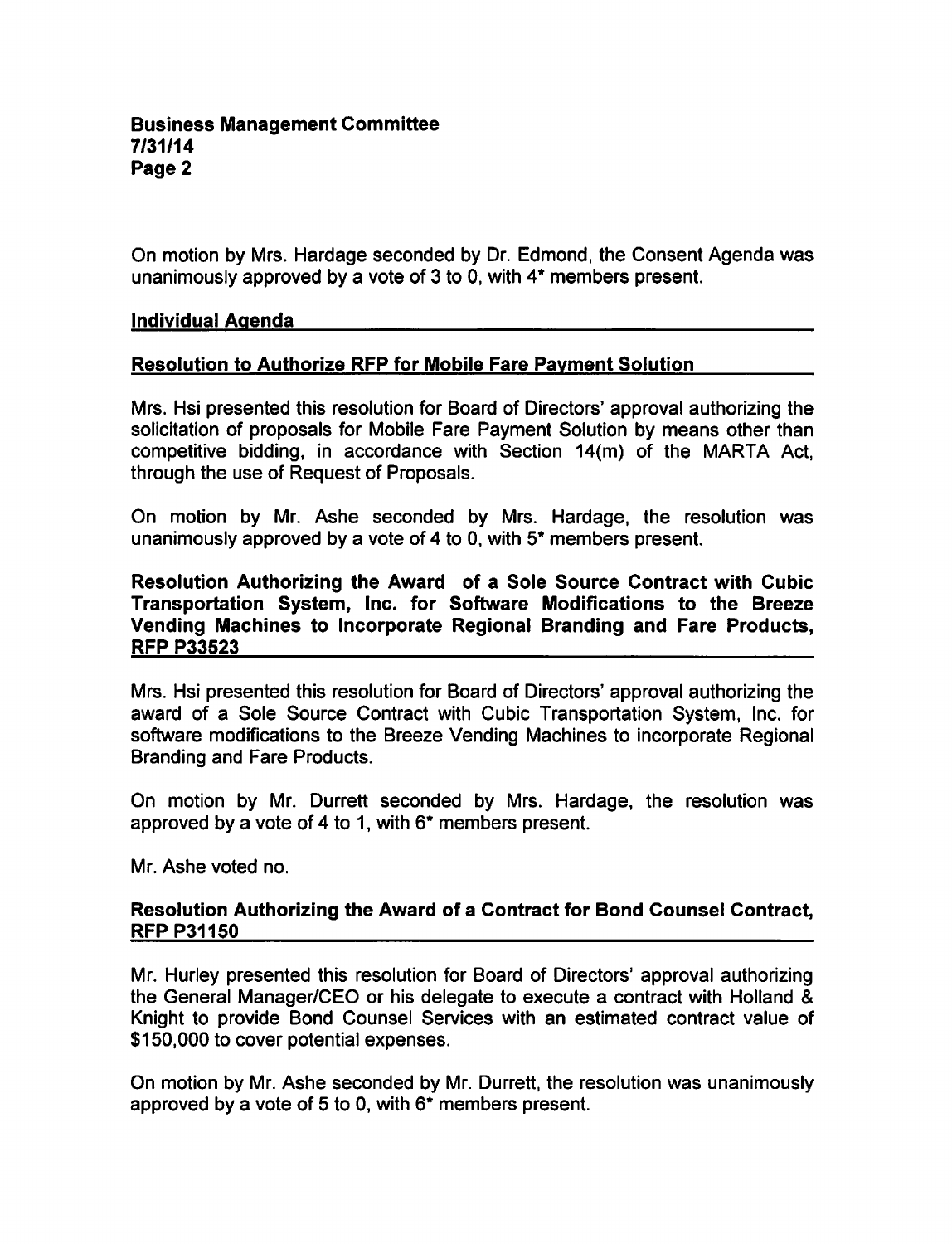# Briefing – MARTA Debt Program Action Plan

Mr. Hurley briefed the Committee on MARTA's Debt Program Action Plan.

Near Term Opportunities and Actions

- Series 2000B Variable Rate Bond Mode Conversion
	- Market Analysis on Floating Rate Notes (FRN) continues to show favorable "all-in" pricing when compared to existing LOC pricing for Series 2000B Bonds
	- Utilize team of underwriters, lawyers and advisors who successfully completed the Series 2000A remarketing in June
	- Goal for Series 2000B Bonds is to maintain low variable cost of funds while eliminating the costly letter of credit fees and bank counterparty risk
	- $\circ$  Pricing approval at September 10<sup>th</sup> Board of Directors Meeting
- **Establish Floating Rate Note Program \$400M**  $\bullet$ 
	- Replace Commercial Paper Program
		- Utilizes short term variable rates to lower interest cost  $\blacksquare$
		- Eliminates requirement for Letter of Credit support  $\blacksquare$
		- Over 3 years, saves in excess of \$1,000,000  $\blacksquare$
		- Eliminates bank counterparty risk  $\blacksquare$
		- Eliminates need for multiple banks to achieve full \$400M  $\blacksquare$ commitment
- Administered similar to Commercial Paper Program
	- Board initially approves ability to sell in tranches up to \$400M total
	- Each tranche has pricing and documents brought to Board for approval
	- Fixed out with long term debt as market opportunities arise
- Will be presented at August 28<sup>th</sup> Business Management Committee  $\bullet$ Meeting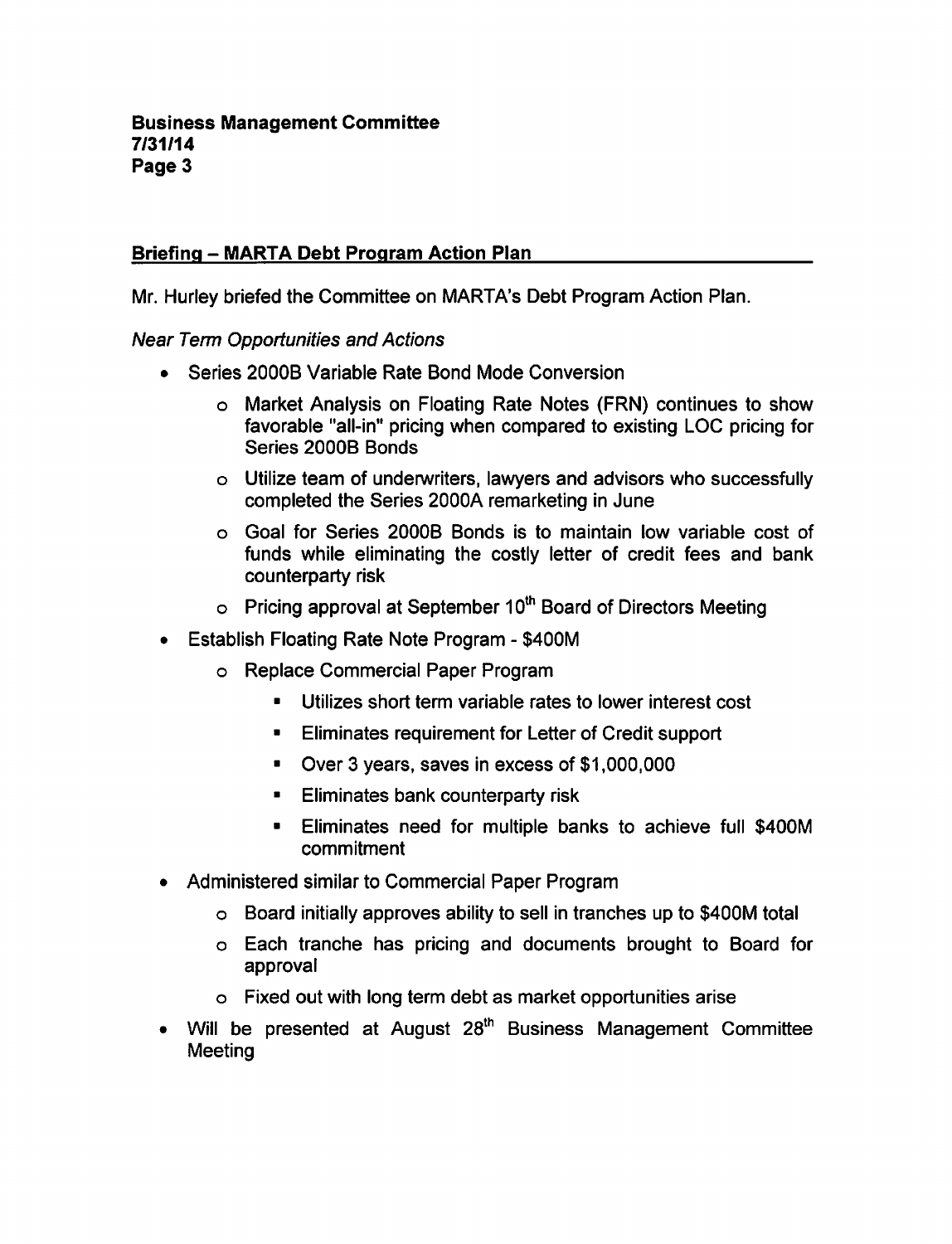# Board of Directors Actions

- Approval of pricing on Series 2000B mode conversion \$95.7M
- Approval of Resolution to Establish and Issue Floating Rate Notes up to \$400M

# Briefing – May Year-to-Date FY 2014 Budget Variance Analysis and Performance Indicators

Mr. Hutchinson briefed the Committee on the May Year-to-Date FY 2014 Budget Variance Analysis and Performance Indicators.

- $\triangleright$  May was a good month Revenues exceeded expenses by \$1.4M
- $\triangleright$  Passenger Revenue increased by \$1.1M; while this is encouraging news it is too early to call it a trend
- $\geq$  Salaries are higher than the prior year due to new hires
- $\triangleright$  Capital Charges have been negative but turned the corner in May
- $\triangleright$  MARTA may have small loss in June due to accruals but will end the fiscal year positive
- $\triangleright$  Without the impact of the storms during winter 2014, Ridership would have been relatively flat
- $\triangleright$  MARTA is currently challenged on every KPI category
- $\triangleright$  Call Abandonment Rate saw a big spike during the winter storms and during changes in May regarding four-car trains
- $\triangleright$  Both Bus and Mobility OTP is challenged by absenteeism
- $\triangleright$  Rail OTP was less than target due to mechanical issues
- $\triangleright$  Bus Collisions continue to challenge the Authority

Mr. Parker said MARTA will be taking a fresh look at KPIs. KPIs may not be reflecting all the information they should, particularly in Bus Collisions. There are two types of collisions: preventable and non-preventable. The Authority needs to break that out so that the indicators are not misleading.

#### Other Matters

Mrs. McClendon briefed the Committee on an upcoming promotional campaign.